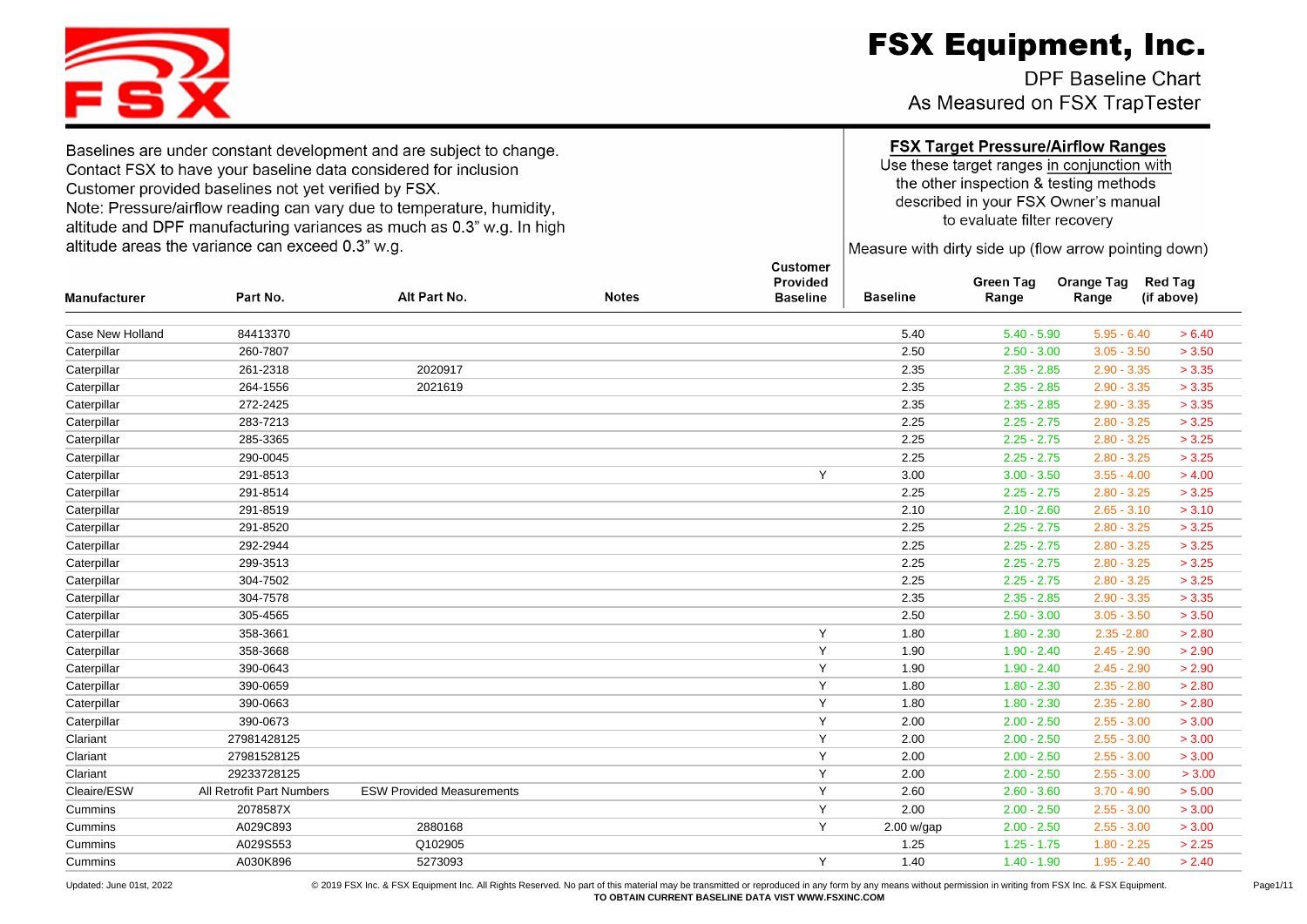DPF Baseline Chart As Measured on FSX TrapTester

Use these target ranges in conjunction with the other inspection & testing methods described in your FSX Owner's manual to evaluate filter recovery

Measure with dirty side up (flow arrow pointing down)

| <b>Manufacturer</b> | Part No. | Alt Part No. | <b>Notes</b>                          | Provided<br><b>Baseline</b> | <b>Baseline</b> | <b>Green Tag</b><br>Range | <b>Orange Tag</b><br>Range | <b>Red Tag</b><br>(if above) |
|---------------------|----------|--------------|---------------------------------------|-----------------------------|-----------------|---------------------------|----------------------------|------------------------------|
| Cummins             | A030R326 | 2888190      |                                       | Y                           | 3.10            | $3.10 - 3.60$             | $3.65 - 4.10$              | > 4.10                       |
| Cummins             | A034X191 | 5283669      |                                       |                             | 1.30            | $1.30 - 1.80$             | $1.85 - 2.30$              | > 2.30                       |
| Cummins             | A034X329 | 5283778      |                                       |                             | 1.40            | $1.40 - 1.90$             | $1.95 - 2.40$              | > 2.40                       |
| Cummins             | A034X344 | 5283799      |                                       |                             | 1.60            | $1.60 - 2.10$             | $2.15 - 2.60$              | > 2.60                       |
| Cummins             | A040M135 | 5295603      | Use a 9.5 ring                        |                             | 3.00            | $3.00 - 3.50$             | $3.55 - 4.00$              | > 4.00                       |
| Cummins             | A040M139 | 5295605      | Use a 11 inch ring                    | Y                           | 2.20            | $2.20 - 2.70$             | $2.75 - 3.20$              | > 3.20                       |
| Cummins             | A040M143 | 5295604      |                                       |                             | 1.20 w/gap      | $1.20 - 1.70$             | $1.75 - 2.20$              | > 2.20                       |
| Cummins             | A041D442 | 5295607      | Use a 9.5 ring on top of a 10 ring    | Y                           | 2.90            | $2.90 - 3.40$             | $3.45 - 3.90$              | > 3.90                       |
| Cummins             | A041D445 | 5295606      | DO NOT plug sensor ports              | Y                           | 1.60 w/gaps     | $1.60 - 2.10$             | $2.10 - 2.60$              | > 2.60                       |
| Cummins             | A041D448 | 5295609      |                                       |                             | 1.10 w/gap      | $1.10 - 1.60$             | $1.65 - 2.10$              | > 2.10                       |
| Cummins             | A041D452 | 1906311      |                                       |                             | 1.10 w/gap      | $1.10 - 1.60$             | $1.65 - 2.10$              | > 2.10                       |
| Cummins             | A041L187 | 5297522      |                                       | Y                           | 1.40            | $1.40 - 1.90$             | $1.95 - 2.40$              | > 2.40                       |
| Cummins             | A041M783 | 5297990      |                                       | Y                           | 1.70 w/gap      | $1.70 - 2.20$             | $2.25 - 2.70$              | > 2.70                       |
| Cummins             | A041M795 | 5297989      |                                       | Y                           | 1.60            | $1.60 - 2.10$             | $2.15 - 2.60$              | > 2.60                       |
| Cummins             | A041T202 | 21850658     |                                       | Y                           | 1.90            | $1.90 - 2.40$             | $2.45 - 2.90$              | > 2.90                       |
| Cummins             | A042L911 | 5302645      |                                       | Y                           | 3.40            | $3.40 - 3.90$             | $3.95 - 4.40$              | > 4.40                       |
| Cummins             | A042L920 | 5302646      |                                       | Y                           | 2.30            | $2.30 - 2.80$             | $2.85 - 3.30$              | > 3.30                       |
| Cummins             | A042N741 | 21851879     |                                       | Y                           | 1.60            | $1.60 - 2.10$             | $2.15 - 2.60$              | 2.60                         |
| Cummins             | A043X536 | 2510616C91   | Use a 12.5 ring on top of a 13.5 ring | Y                           | 1.30            | $1.30 - 1.80$             | $1.85 - 2.30$              | > 2.30                       |
| Cummins             | A045G339 | 2513396C1    |                                       | Y                           | 1.40            | $1.40 - 1.90$             | $1.95 - 2.40$              | > 2.40                       |
| Cummins             | A046F194 | 4352989      |                                       | Y                           | 1.20            | $1.20 - 1.70$             | $1.75 - 2.20$              | > 2.20                       |
| Cummins             | A047B789 | 4352923      |                                       | Y                           | 1.30            | $1.30 - 1.80$             | $1.85 - 2.30$              | > 2.30                       |
| Cummins             | A047B793 | 4352920      |                                       | Y                           | 1.30            | $1.30 - 1.80$             | $1.85 - 2.30$              | > 2.30                       |
| Cummins             | A051G270 | 4388409      |                                       | Y                           | 1.70            | $1.70 - 2.20$             | $2.25 - 2.70$              | > 2.70                       |
| Cummins             | A054M203 | 4394227      |                                       | Y                           | 2.00            | $2.00 - 2.50$             | $2.55 - 3.00$              | > 3.00                       |
| Cummins             | A054M210 | 4394228      |                                       | Y                           | 2.20            | $2.20 - 2.70$             | $2.75 - 3.20$              | > 3.20                       |
| Cummins             | A054M210 | 4394228      |                                       | Y                           | 2.20            | $2.20 - 2.70$             | $2.75 - 3.20$              | > 3.20                       |
| Cummins             | A055B953 | 4394577      |                                       |                             | 1.80            | $1.80 - 2.30$             | $2.35 - 2.80$              | > 2.80                       |
| Cummins             | A055B959 | 4394579      |                                       | Y                           | 2.20            | $2.20 - 2.70$             | $2.75 - 3.20$              | > 3.20                       |
| Cummins             | A055F100 | 2516807C91   |                                       |                             | 1.50 w/gap      | $1.50 - 2.00$             | $2.05 - 2.50$              | > 2.50                       |
| Cummins             | A055H506 | 2131533      |                                       |                             | 1.65            | $1.65 - 2.15$             | $2.20 - 2.65$              | > 2.65                       |



Baselines are under constant development and are subject to change. Contact FSX to have your baseline data considered for inclusion Customer provided baselines not yet verified by FSX. Note: Pressure/airflow reading can vary due to temperature, humidity, altitude and DPF manufacturing variances as much as 0.3" w.g. In high altitude areas the variance can exceed 0.3" w.g.

Dodated: June 01st, 2022 <br>© 2019 FSX Inc. & FSX Equipment. Inc. All Rights Reserved. No part of this material may be transmitted or reproduced in any form by any means without permission in writing from FSX Inc. & FSX Equi **TO OBTAIN CURRENT BASELINE DATA VIST WWW.FSXINC.COM**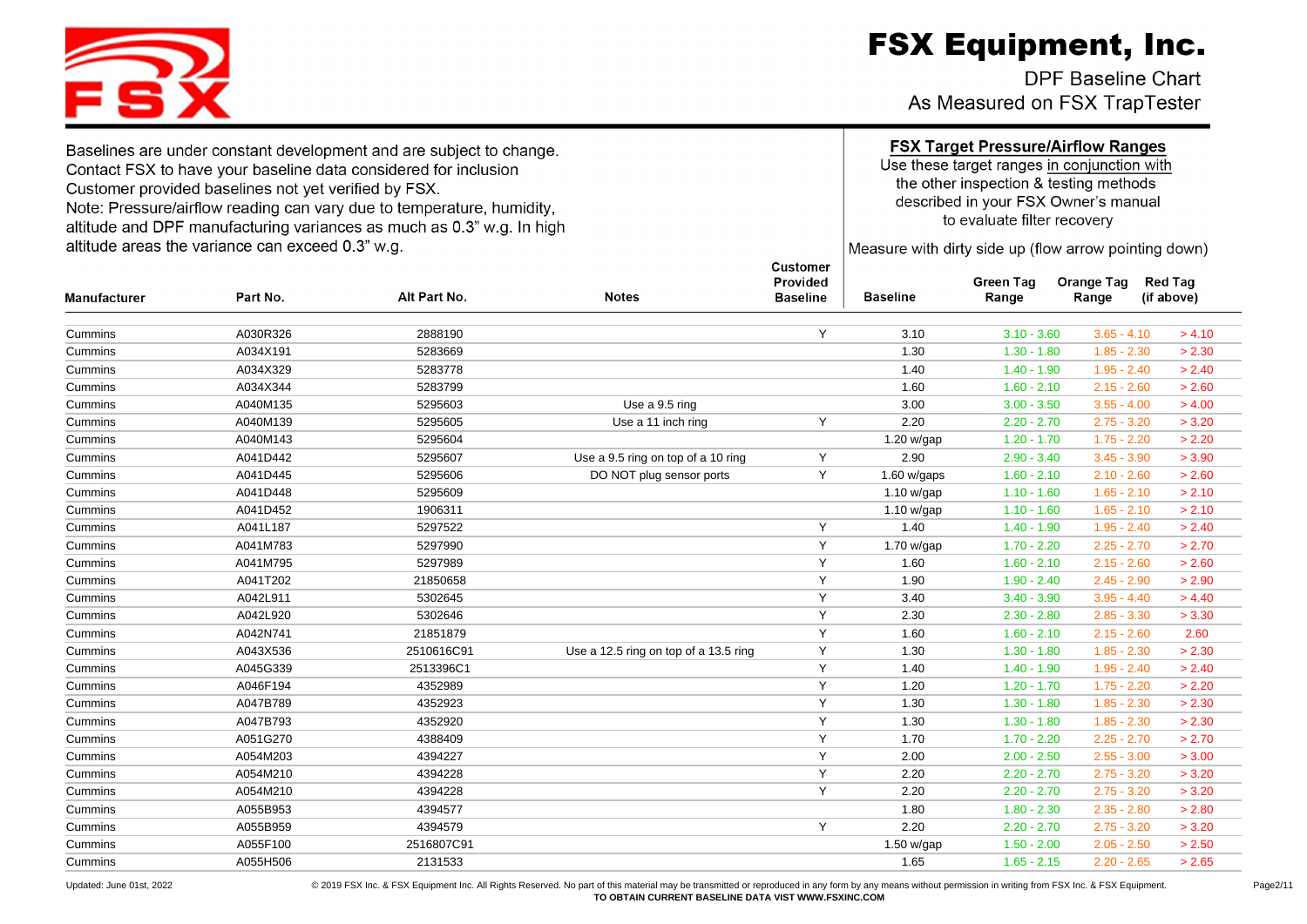DPF Baseline Chart As Measured on FSX TrapTester

### **FSX Target Pressure/Airflow Ranges**

Use these target ranges in conjunction with the other inspection & testing methods described in your FSX Owner's manual to evaluate filter recovery

Measure with dirty side up (flow arrow pointing down)

| <b>Manufacturer</b> | Part No. | Alt Part No. | <b>Notes</b> | Provided<br><b>Baseline</b> | <b>Baseline</b> | <b>Green Tag</b><br>Range | <b>Orange Tag</b><br>Range | <b>Red Tag</b><br>(if above) |
|---------------------|----------|--------------|--------------|-----------------------------|-----------------|---------------------------|----------------------------|------------------------------|
|                     |          |              |              |                             |                 |                           |                            |                              |
| Cummins             | A055L670 | 2131896      |              | Y                           | 1.65            | $1.65 - 2.15$             | $2.20 - 2.65$              | > 2.65                       |
| Cummins             | A055S838 | 2134929      |              |                             | 1.50            | $1.50 - 2.00$             | $2.05 - 2.50$              | > 2.50                       |
| Cummins             | A056Y231 | 2064075X     |              | Y                           | 2.00            | $2.00 - 2.50$             | $2.55 - 3.00$              | > 3.00                       |
| Cummins             | Q617787  |              |              |                             | 3.00            | $3.00 - 3.50$             | $3.55 - 4.00$              | > 4.00                       |
| Cummins             | Q617788  |              |              |                             | 2.50            | $2.50 - 3.00$             | $3.05 - 3.50$              | > 3.50                       |
| Cummins             | Q617940  |              |              |                             | 2.50            | $2.50 - 3.00$             | $3.05 - 3.50$              | > 3.50                       |
| Cummins             | Q618059  |              |              |                             | 2.25            | $2.25 - 2.75$             | $2.80 - 3.25$              | > 3.25                       |
| Cummins             | Q618458  |              |              |                             | 2.50            | $2.50 - 3.00$             | $3.05 - 3.50$              | > 3.50                       |
| Cummins             | Q618747  |              |              |                             | 2.50            | $2.50 - 3.00$             | $3.05 - 3.50$              | > 3.50                       |
| Cummins             | Q618750  |              |              |                             | 3.00            | $3.00 - 3.50$             | $3.55 - 4.00$              | > 4.00                       |
| Cummins             | Q619495  |              |              |                             | 2.50            | $2.50 - 3.00$             | $3.05 - 3.50$              | > 3.50                       |
| Cummins             | Q619725  |              |              |                             | 2.50            | $2.50 - 3.00$             | $3.05 - 3.50$              | > 3.50                       |
| Cummins             | Q620145  |              |              |                             | 2.50            | $2.50 - 3.00$             | $3.05 - 3.50$              | > 3.50                       |
| Cummins             | Q620723  |              |              |                             | 1.75 w/gap      | $1.75 - 2.25$             | $2.30 - 2.75$              | > 2.75                       |
| Cummins             | Q620940  | 4965055      |              |                             | 2.10 w/gap      | $2.10 - 2.60$             | $2.65 - 3.10$              | > 3.10                       |
| Cummins             | Q621328  | 20864127     |              | Y                           | 2.10            | $2.10 - 2.60$             | $2.65 - 3.10$              | > 3.10                       |
| Cummins             | Q621334  |              |              |                             | 1.90 w/gap      | $1.90 - 2.40$             | $2.45 - 2.90$              | > 2.90                       |
| Cummins             | Q621371  | 4965286      |              |                             | 2.5 w/gap       | $2.50 - 3.00$             | $3.05 - 3.50$              | > 3.50                       |
| Cummins             | Q621376  | 4965227      |              | Y                           | 3.35            | $3.35 - 3.85$             | $3.90 - 4.35$              | > 4.35                       |
| Cummins             | Q621378  | 4965244      |              |                             | 2.10 w/gap      | $2.10 - 2.60$             | $2.65 - 3.10$              | > 3.10                       |
| Cummins             | Q621386  | 4965287      |              |                             | 3.30            | $3.30 - 3.80$             | $3.85 - 4.30$              | > 4.30                       |
| Cummins             | Q621402  | 4965224      |              | Y                           | 2.25 w/gap      | $2.25 - 2.75$             | $2.80 - 3.25$              | > 3.25                       |
| Cummins             | Q621404  | 4965225      |              |                             | 0.80            | $0.80 - 1.30$             | $1.35 - 2.00$              | > 2.00                       |
| Cummins             | Q621414  |              |              |                             | 1.90 w/gap      | $1.90 - 2.40$             | $2.45 - 2.90$              | > 2.90                       |
| Cummins             | Q621417  |              |              |                             | 0.80            | $0.80 - 1.30$             | $1.35 - 2.00$              | > 2.00                       |
| Cummins             | Q621418  | 20846316     |              | Y                           | 1.85            | $1.85 - 2.35$             | $2.40 - 2.85$              | > 2.85                       |
| Cummins             | Q621421  |              |              |                             | 0.80            | $0.80 - 1.30$             | $1.35 - 2.00$              | > 2.00                       |
| Cummins             | Q621430  |              |              |                             | 0.80            | $0.80 - 1.30$             | $1.35 - 2.00$              | > 2.00                       |
| Cummins             | Q621560  | 4965392      |              | Y                           | 2.50            | $2.50 - 3.00$             | $3.05 - 3.50$              | > 3.50                       |
| Cummins             | Q621936  | 4969701      |              |                             | 1.90 w/gap      | $1.90 - 2.40$             | $2.45 - 2.90$              | > 2.90                       |
| Cummins             | Q621937  | 4969702      |              |                             | 1.90 w/gap      | $1.90 - 2.40$             | $2.45 - 2.90$              | > 2.90                       |



Baselines are under constant development and are subject to change. Contact FSX to have your baseline data considered for inclusion Customer provided baselines not yet verified by FSX. Note: Pressure/airflow reading can vary due to temperature, humidity, altitude and DPF manufacturing variances as much as 0.3" w.g. In high altitude areas the variance can exceed 0.3" w.g.

Dodated: June 01st, 2022 <br>© 2019 FSX Inc. & FSX Equipment Inc. All Rights Reserved. No part of this material may be transmitted or reproduced in any form by any means without permission in writing from FSX Inc. & FSX Equip **TO OBTAIN CURRENT BASELINE DATA VIST WWW.FSXINC.COM**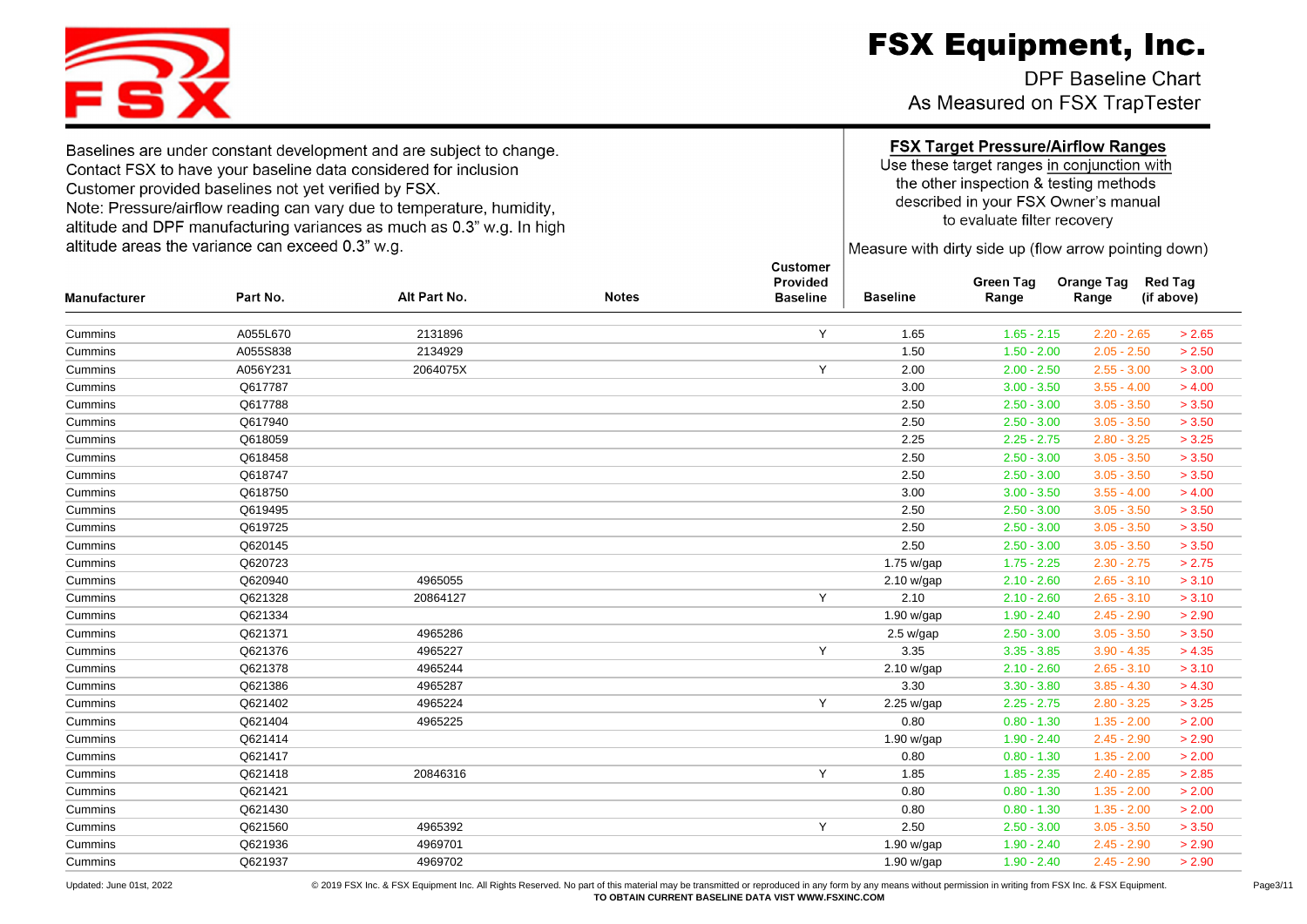**DPF Baseline Chart** As Measured on FSX TrapTester

Use these target ranges in conjunction with the other inspection & testing methods described in your FSX Owner's manual to evaluate filter recovery

Measure with dirty side up (flow arrow pointing down)

| <b>Manufacturer</b>   | Part No.        | Alt Part No. | <b>Notes</b>               | Provided<br><b>Baseline</b> | <b>Baseline</b> | Green Tag<br>Range | Orange Tag<br>Range | <b>Red Tag</b><br>(if above) |
|-----------------------|-----------------|--------------|----------------------------|-----------------------------|-----------------|--------------------|---------------------|------------------------------|
|                       |                 |              |                            |                             |                 |                    |                     |                              |
| Cummins               | Q621938         | 4969703      |                            | Y                           | 2.10            | $2.10 - 2.60$      | $2.65 - 3.10$       | > 3.10                       |
| Cummins               | Q622289         |              | Use a 10 inch ring         | Y                           | 2.80            | $2.80 - 3.30$      | $3.35 - 3.80$       | > 3.80                       |
| Cummins               | Q622329         |              |                            | Y                           | 2.70            | $2.70 - 3.20$      | $3.25 - 3.70$       | > 3.70                       |
| Cummins               | Q622369         |              |                            |                             | 1.90 w/gap      | $1.90 - 2.40$      | $2.45 - 2.90$       | > 2.90                       |
| Cummins               | Q623804         | 4969838      |                            |                             | 2.40 w/gap      | $2.40 - 2.90$      | $2.95 - 3.40$       | > 3.40                       |
| Cummins               | Q623875         | 4969846      |                            |                             | 0.80            | $0.80 - 1.30$      | $1.35 - 2.00$       | > 2.00                       |
| Cummins               | Q629355         | 2871461      |                            | Y                           | 3.00            | $3.00 - 3.50$      | $3.55 - 4.00$       | > 4.00                       |
| Cummins               | Q629356         | 2871462      |                            |                             | 3.30            | $3.30 - 3.80$      | $3.85 - 4.30$       | > 4.30                       |
| Cummins               | Q629361         | 2871459      |                            | Y                           | 2.00            | $2.00 - 2.50$      | $2.55 - 3.00$       | > 3.00                       |
| Cummins               | Q629362         | 2871463      |                            |                             | 1.90 w/gap      | $1.90 - 2.40$      | $2.45 - 2.90$       | > 2.90                       |
| Cummins               | Q629458         | 2871578      | plug sensor ports for test |                             | 1.30            | $1.30 - 1.80$      | $1.85 - 2.30$       | > 2.30                       |
| Cummins               | Q629477         | 2871581      |                            |                             | 1.25 w/gap      | $1.25 - 1.75$      | $1.80 - 2.25$       | > 2.25                       |
| <b>DCL</b>            | 3000-DQ-5C57-21 |              |                            |                             | 4.50            | $4.50 - 5.00$      | $5.05 - 5.50$       | > 5.50                       |
| <b>DCL</b>            | 4000-DQ-5C55-21 |              |                            |                             | 4.00            | $4.00 - 4.50$      | $4.55 - 5.00$       | > 5.00                       |
| <b>DCL</b>            | 4000-DQ-5C57-21 |              |                            |                             | 4.00            | $4.00 - 4.50$      | $4.55 - 5.00$       | > 5.00                       |
| <b>DCL</b>            | 4000-FF-5S57-21 |              | (Combo)                    |                             | 4.70            | $4.70 - 5.20$      | $5.25 - 5.70$       | > 5.70                       |
| <b>DCL</b>            | 5000-DX-5C51-21 |              |                            |                             | 2.00            | $2.00 - 2.50$      | $2.55 - 3.00$       | > 3.00                       |
| <b>DCL</b>            | 5215-SA-5C51-21 |              |                            |                             | 2.00            | $2.00 - 2.50$      | $2.55 - 3.00$       | > 3.00                       |
| <b>DCL</b>            | 5500-DX-5C51-21 |              |                            |                             | 2.00            | $2.00 - 2.50$      | $2.55 - 3.00$       | > 3.00                       |
| <b>DCL</b>            | 6000-DX-5C51-21 |              |                            |                             | 2.00            | $2.00 - 2.50$      | $2.55 - 3.00$       | > 3.00                       |
| <b>DCL</b>            | 6125-FF-5S56-11 |              |                            |                             | 1.75            | $1.75 - 2.25$      | $2.30 - 2.75$       | > 2.75                       |
| <b>DCL</b>            | 95E5-SA-5C57-21 |              |                            |                             | 4.50            | $4.50 - 5.00$      | $5.05 - 5.50$       | > 5.50                       |
| <b>DCL</b>            | RDJ6-FF-5S57-21 |              | (Trap only)                |                             | 4.70            | $4.70 - 5.20$      | $5.25 - 5.70$       | > 5.70                       |
| <b>DCL</b>            | RDJ6-FF-5S57-21 |              | (Combo)                    |                             | 4.75            | $4.75 - 5.25$      | $5.30 - 5.75$       | > 5.75                       |
| <b>Detroit Diesel</b> | 23535826        |              |                            |                             | 1.75            | $1.75 - 2.25$      | $2.30 - 2.75$       | > 2.75                       |
| <b>Detroit Diesel</b> | 23535827        |              |                            |                             | 2.50            | $2.50 - 3.00$      | $3.05 - 3.50$       | > 3.50                       |
| <b>Detroit Diesel</b> | 29278B          |              |                            |                             | 3.00            | $3.00 - 3.50$      | $3.55 - 4.00$       | > 4.00                       |
| <b>Detroit Diesel</b> | 29278N          |              |                            |                             | 3.00            | $3.00 - 3.50$      | $3.55 - 4.00$       | > 4.00                       |
| <b>Detroit Diesel</b> | A0014903492     |              |                            | Υ                           | 2.70            | $2.70 - 3.20$      | $3.25 - 3.70$       | > 3.70                       |
| <b>Detroit Diesel</b> | A0014907692     |              |                            | Υ                           | 2.60            | $2.60 - 3.10$      | $3.15 - 3.60$       | > 3.60                       |
| <b>Detroit Diesel</b> | A6804910094     |              |                            | Y                           | 4.80            | $4.80 - 5.30$      | $5.30 - 5.80$       | > 5.80                       |



Baselines are under constant development and are subject to change. Contact FSX to have your baseline data considered for inclusion Customer provided baselines not yet verified by FSX. Note: Pressure/airflow reading can vary due to temperature, humidity, altitude and DPF manufacturing variances as much as 0.3" w.g. In high altitude areas the variance can exceed 0.3" w.g.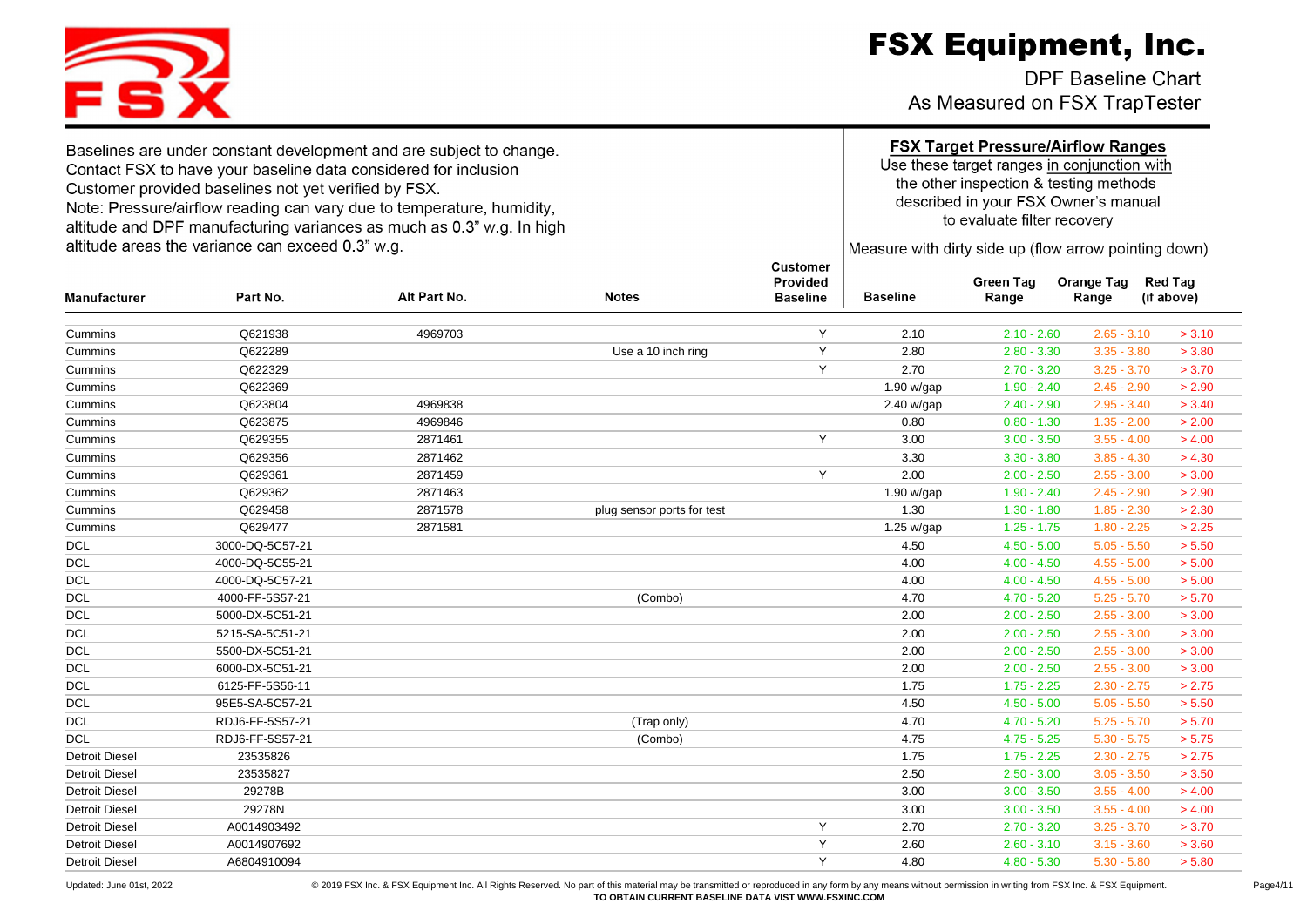**DPF Baseline Chart** As Measured on FSX TrapTester

#### **FSX Target Pressure/Airflow Ranges**

Use these target ranges in conjunction with the other inspection & testing methods described in your FSX Owner's manual to evaluate filter recovery

Measure with dirty side up (flow arrow pointing down)

| <b>Manufacturer</b>      | Part No.                  | Alt Part No.              | <b>Notes</b>      | Provided<br><b>Baseline</b> | <b>Baseline</b> | <b>Green Tag</b><br>Range | <b>Orange Tag</b><br>Range | <b>Red Tag</b><br>(if above) |
|--------------------------|---------------------------|---------------------------|-------------------|-----------------------------|-----------------|---------------------------|----------------------------|------------------------------|
| <b>Detroit Diesel</b>    | A6804910294               |                           |                   | Y                           | 2.70            | $2.70 - 3.20$             | $3.25 - 3.75$              | > 3.75                       |
| <b>Detroit Diesel</b>    | A6804910394               |                           |                   | Y                           | 2.20            | $2.20 - 2.50$             | $2.55 - 3.20$              | > 3.20                       |
| <b>Detroit Diesel</b>    | A6804910494               |                           |                   | Y                           | 3.50            | $3.50 - 4.00$             | $4.05 - 4.50$              | > 4.50                       |
| <b>Detroit Diesel</b>    | A6804910594               |                           |                   | Y                           | 2.00            | $2.00 - 2.50$             | $2.55 - 3.00$              | > 3.00                       |
| <b>Detroit Diesel</b>    | A6804910794               |                           |                   | Y                           | 2.60            | $2.60 - 3.10$             | $3.15 - 3.60$              | > 3.60                       |
| <b>Detroit Diesel</b>    | A6804910894               |                           |                   | Y                           | 2.90            | $2.90 - 3.40$             | $3.45 - 3.90$              | > 3.90                       |
| <b>Detroit Diesel</b>    | A6804913494               |                           |                   |                             | 2.70            | $2.70 - 3.20$             | $3.25 - 3.70$              | > 3.70                       |
| <b>Detroit Diesel</b>    | A6804913594               |                           |                   | Y                           | 2.80            | $2.80 - 3.30$             | $3.35 - 3.80$              | > 3.80                       |
| <b>Detroit Diesel</b>    | A6804914194               |                           |                   |                             | 2.60            | $2.60 - 3.10$             | $3.15 - 3.60$              | > 3.60                       |
| Deutz                    | 04602688                  |                           |                   | Y                           | 3.20            | $3.20 - 3.70$             | $3.70 - 4.20$              | > 4.20                       |
| Deutz                    | 04602694                  |                           |                   | Y                           | 2.90            | $2.90 - 3.40$             | $3.45 - 3.90$              | > 3.90                       |
| Deutz                    | 04604636                  |                           |                   | Y                           | 2.10            | $2.10 - 2.60$             | $2.65 - 3.10$              | > 3.10                       |
| <b>Dinex Aftermarket</b> | 58007                     |                           | Use 9.5 inch ring |                             | 2.90            | $2.90 - 3.40$             | $3.45 - 3.90$              | > 3.90                       |
| <b>Dinex Aftermarket</b> | 82010                     |                           |                   |                             | 1.55            | $1.55 - 2.05$             | $2.10 - 2.55$              | > 2.55                       |
| Donaldson                | 232172                    |                           |                   | Y                           | 2.90            | $2.90 - 3.40$             | $3.45 - 3.90$              | > 3.90                       |
| Donaldson                | P226355                   |                           |                   |                             | 2.95            | $2.95 - 3.50$             | $3.55 - 4.00$              | > 4.00                       |
| Donaldson                | P226355-N3                |                           |                   |                             | 2.50            | $2.50 - 3.00$             | $3.05 - 3.50$              | > 3.50                       |
| Doosan                   | 240103-00362              | 11-0301                   |                   | Y                           | 2.60            | $2.60 - 3.10$             | $3.15 - 3.60$              | > 3.60                       |
| ECS / CDTI               | EGR DCS34                 |                           |                   | Y                           | 3.20            | $3.20 - 3.70$             | $3.75 - 4.20$              | > 4.20                       |
| ECS / CDTI               | SC13, SCP13M, & EGR PCS13 |                           |                   |                             | 3.80            | $3.80 - 4.30$             | $4.35 - 4.80$              | > 4.80                       |
| ECS / CDTI               | SC17, SCP17M, & EGR PCS17 |                           |                   |                             | 3.20            | $3.20 - 3.70$             | $3.75 - 4.20$              | > 4.20                       |
| ECS / CDTI               | <b>SC20 &amp; SCP20M</b>  |                           |                   |                             | 3.10            | $3.10 - 3.60$             | $3.65 - 4.10$              | > 4.10                       |
| ECS / CDTI               | SC23, SCP23M, & EGR PC23  |                           |                   |                             | 2.80            | $2.80 - 3.30$             | $3.35 - 3.80$              | > 3.80                       |
| ECS / CDTI               | SC28, SCP28M, & EGR PC28  |                           |                   |                             | 2.60            | $2.60 - 3.10$             | $3.15 - 3.60$              | > 3.60                       |
| ECS / CDTI               | SC35, SCP35M, & EGR PC35  |                           |                   |                             | 2.20            | $2.20 - 2.70$             | $2.75 - 3.20$              | > 3.20                       |
| ECS / CDTI               | <b>SC43</b>               |                           |                   |                             | 2.00            | $2.00 - 2.50$             | $2.55 - 3.00$              | > 3.00                       |
| <b>EMD</b>               | 82022894B                 | 82022893-00               |                   |                             | 2.25            | $2.25 - 2.75$             | $2.80 - 3.25$              | > 3.25                       |
| Engelhard                | B108-107                  |                           |                   |                             | 2.50            | $2.50 - 3.00$             | $3.05 - 3.50$              | > 3.50                       |
| ESW/Cleaire              | All Retrofit Part Numbers | ESW provided measurements |                   | Y                           | 2.60            | $2.60 - 3.60$             | $3.70 - 4.90$              | > 5.00                       |
| Fleetguard/Nelson        | 23532502                  |                           |                   |                             | 2.50            | $2.50 - 3.00$             | $3.05 - 3.50$              | > 3.50                       |
| Fleetquard/Nelson        | 29410A                    |                           |                   |                             | 2.50            | $2.50 - 3.00$             | $3.05 - 3.50$              | > 3.50                       |

Dodated: June 01st, 2022 <br>© 2019 FSX Inc. & FSX Equipment. Inc. All Rights Reserved. No part of this material may be transmitted or reproduced in any form by any means without permission in writing from FSX Inc. & FSX Equi **TO OBTAIN CURRENT BASELINE DATA VIST WWW.FSXINC.COM**

Customer



Baselines are under constant development and are subject to change.

Note: Pressure/airflow reading can vary due to temperature, humidity,

altitude and DPF manufacturing variances as much as 0.3" w.g. In high

Contact FSX to have your baseline data considered for inclusion

Customer provided baselines not yet verified by FSX.

altitude areas the variance can exceed 0.3" w.g.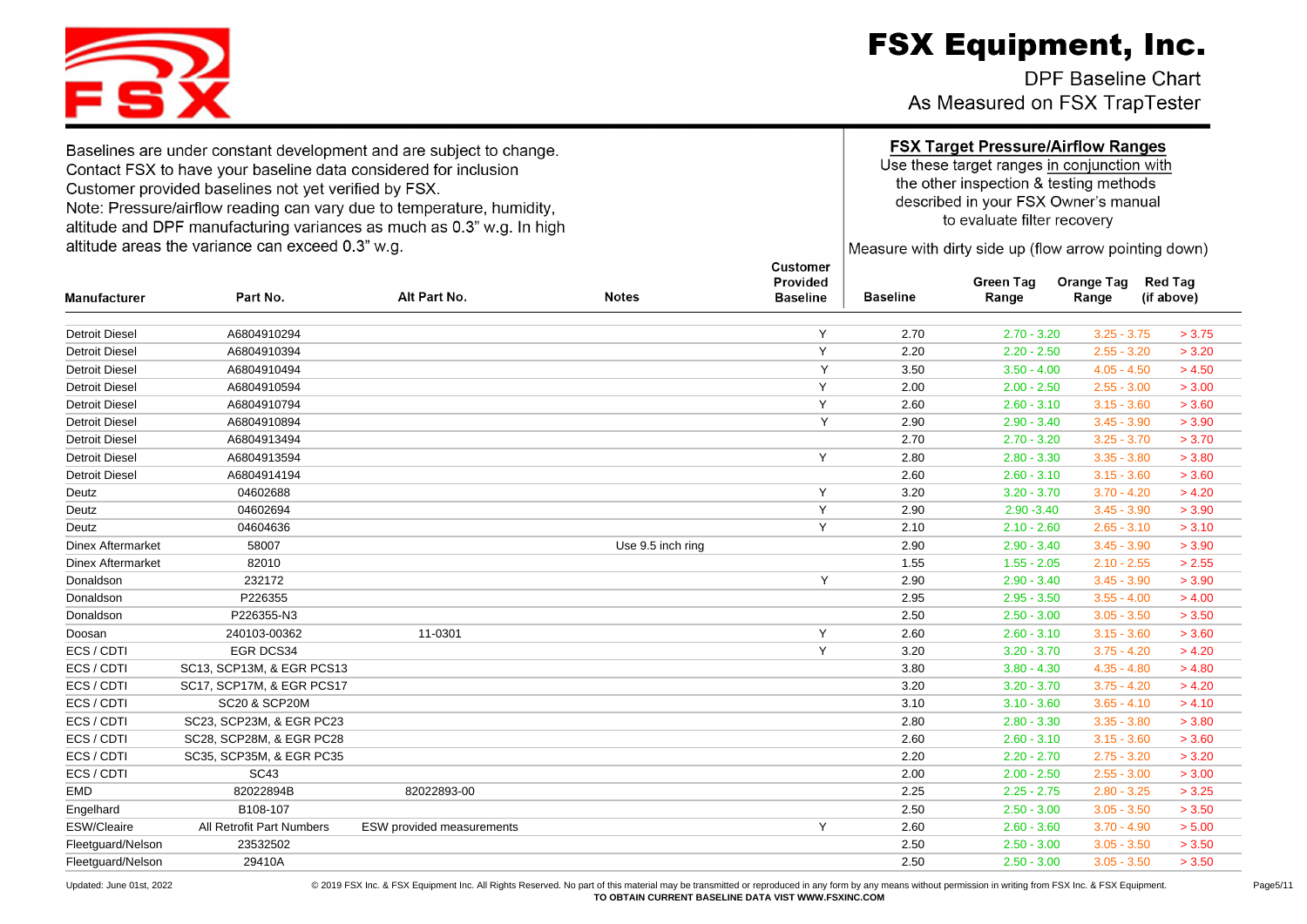DPF Baseline Chart As Measured on FSX TrapTester

Baselines are under constant development and are subject to change. Contact FSX to have your baseline data considered for inclusion Customer provided baselines not yet verified by FSX. Note: Pressure/airflow reading can vary due to temperature, humidity, altitude and DPF manufacturing variances as much as 0.3" w.g. In high altitude areas the variance can exceed 0.3" w.g.

S.

#### **FSX Target Pressure/Airflow Ranges**

Use these target ranges in conjunction with the other inspection & testing methods described in your FSX Owner's manual to evaluate filter recovery

Measure with dirty side up (flow arrow pointing down)

| <b>Manufacturer</b> | Part No.        | Alt Part No. | <b>Notes</b>                          | ,,,,,,,,,,,<br>Provided<br><b>Baseline</b> | <b>Baseline</b> | <b>Green Tag</b><br>Range | <b>Orange Tag</b><br>Range | <b>Red Tag</b><br>(if above) |
|---------------------|-----------------|--------------|---------------------------------------|--------------------------------------------|-----------------|---------------------------|----------------------------|------------------------------|
| Fleetguard/Nelson   | 29410A          |              |                                       |                                            | 1.50            | $1.50 - 2.00$             | $2.05 - 2.50$              | > 2.50                       |
| Fleetquard/Nelson   | 29411A          |              |                                       |                                            | 3.00            | $3.00 - 3.50$             | $3.55 - 4.00$              | > 4.00                       |
| Fleetguard/Nelson   | 29411A          |              |                                       |                                            | 1.50            | $1.50 - 2.00$             | $2.05 - 2.50$              | > 2.50                       |
| Fleetguard/Nelson   | 29412A          |              |                                       |                                            | 1.50            | $1.50 - 2.00$             | $2.05 - 2.50$              | > 2.50                       |
| Fleetguard/Nelson   | 29412A          |              |                                       |                                            | 2.50            | $2.50 - 3.00$             | $3.05 - 3.50$              | > 3.50                       |
| Fleetguard/Nelson   | 29866A          |              |                                       |                                            | 2.50            | $2.50 - 3.00$             | $3.05 - 3.50$              | > 3.50                       |
| Fleetguard/Nelson   | 29972A          |              |                                       |                                            | 2.50            | $2.50 - 3.00$             | $3.05 - 3.50$              | > 3.50                       |
| Fleetguard/Nelson   | Q619296A        | 23534378     |                                       | Y                                          | 2.50            | $2.50 - 3.00$             | $3.05 - 3.50$              | > 3.50                       |
| Ford                | All 07-09 6.4L  |              | Use a 7.5 ring. Place DPF bolt end up |                                            | 5.00            | $5.00 - 5.50$             | $5.55 - 6.00$              | > 6.00                       |
| Hino                | 1804078090      |              |                                       | Y                                          | 3.60            | $3.60 - 4.10$             | $4.15 - 4.60$              | > 4.60                       |
| Hino                | S1805E0270      |              | DPF/DOC Combo                         |                                            | 4.20            | $4.20 - 4.70$             | $4.75 - 5.20$              | > 5.20                       |
| Hino                | S1805E068       |              |                                       |                                            | 2.05            | $2.05 - 2.55$             | $2.60 - 3.05$              | > 3.05                       |
| Hino                | S1805E069       |              |                                       | Y                                          | 2.40            | $2.40 - 2.90$             | $2.95 - 3.40$              | > 3.40                       |
| Hino                | S1805E0B5       |              |                                       | Υ                                          | 2.00            | $2.00 - 2.50$             | $2.55 - 3.00$              | > 3.00                       |
| Hino                | S1850E0270      |              | DPF/DOC Combo - 4 cylinder            | Y                                          | 5.00            | $5.00 - 5.50$             | $5.55 - 6.00$              | > 6.00                       |
| Hino                | S1850E0281      |              | DPF/DOC Combo - 6 cylinder            | Y                                          | 4.20            | $4.20 - 4.70$             | $4.75 - 5.20$              | > 5.20                       |
| Hino                | S1850E0741      |              |                                       | Y                                          | 2.80            | $2.80 - 3.30$             | $3.35 - 3.80$              | > 3.80                       |
| Hug                 | R <sub>26</sub> |              | Call FSX for Custom Bake Program      | Y                                          | 2.80            | $2.40 - 3.30$             | $3.35 - 3.80$              | > 3.80                       |
| Hug                 | R32             |              | Call FSX for Custom Bake Program      | Y                                          | 2.10            | $1.90 - 2.60$             | $2.65 - 3.10$              | > 3.10                       |
| Hug                 | R40             |              | Call FSX for Custom Bake Program      | Y                                          | 1.80            | $1.60 - 2.30$             | $2.35 - 2.80$              | > 2.80                       |
| Huss                | FS100MKL        |              |                                       | Y                                          | 2.40            | $2.40 - 2.90$             | $2.95 - 3.40$              | > 3.40                       |
| Huss                | FS100MKM        |              |                                       | Y                                          | 2.10            | $2.10 - 2.60$             | $2.65 - 3.10$              | > 3.10                       |
| Huss                | <b>MK150</b>    |              |                                       |                                            | 3.20            | $3.20 - 3.70$             | $3.75 - 4.20$              | > 4.20                       |
| Huss                | <b>MK200</b>    |              |                                       |                                            | 2.40            | $2.40 - 2.90$             | $2.95 - 3.40$              | > 3.40                       |
| Huss                | <b>MK300</b>    |              |                                       |                                            | 2.60            | $2.60 - 3.10$             | $3.15 - 3.60$              | > 3.60                       |
| Huss                | <b>MK35</b>     |              |                                       |                                            | 6.00            | $6.00 - 6.50$             | $6.50 - 7.00$              | > 7.00                       |
| Huss                | <b>MK50</b>     |              |                                       |                                            | 5.00            | $5.00 - 5.50$             | $5.55 - 6.00$              | > 6.00                       |
| International       | 2510616C91      | A043X536     | Use a 12.5 ring on top of a 13.5 ring | Y                                          | 1.30            | $1.30 - 1.80$             | $1.85 - 2.30$              | > 2.30                       |
| International       | 2511209C91      |              |                                       | Y                                          | 1.20            | $1.20 - 1.70$             | $1.75 - 2.20$              | 2.20                         |
| International       | 2516807C91      | A055F100     |                                       |                                            | 1.50 w/gap      | $1.50 - 2.00$             | $2.05 - 2.50$              | > 2.50                       |
| International       | 2593981C91      |              |                                       |                                            | 4.30            | $4.30 - 4.80$             | $4.85 - 5.30$              | > 5.30                       |
|                     |                 |              |                                       |                                            |                 |                           |                            |                              |



Dodated: June 01st, 2022 <br>© 2019 FSX Inc. & FSX Equipment Inc. All Rights Reserved. No part of this material may be transmitted or reproduced in any form by any means without permission in writing from FSX Inc. & FSX Equip **TO OBTAIN CURRENT BASELINE DATA VIST WWW.FSXINC.COM**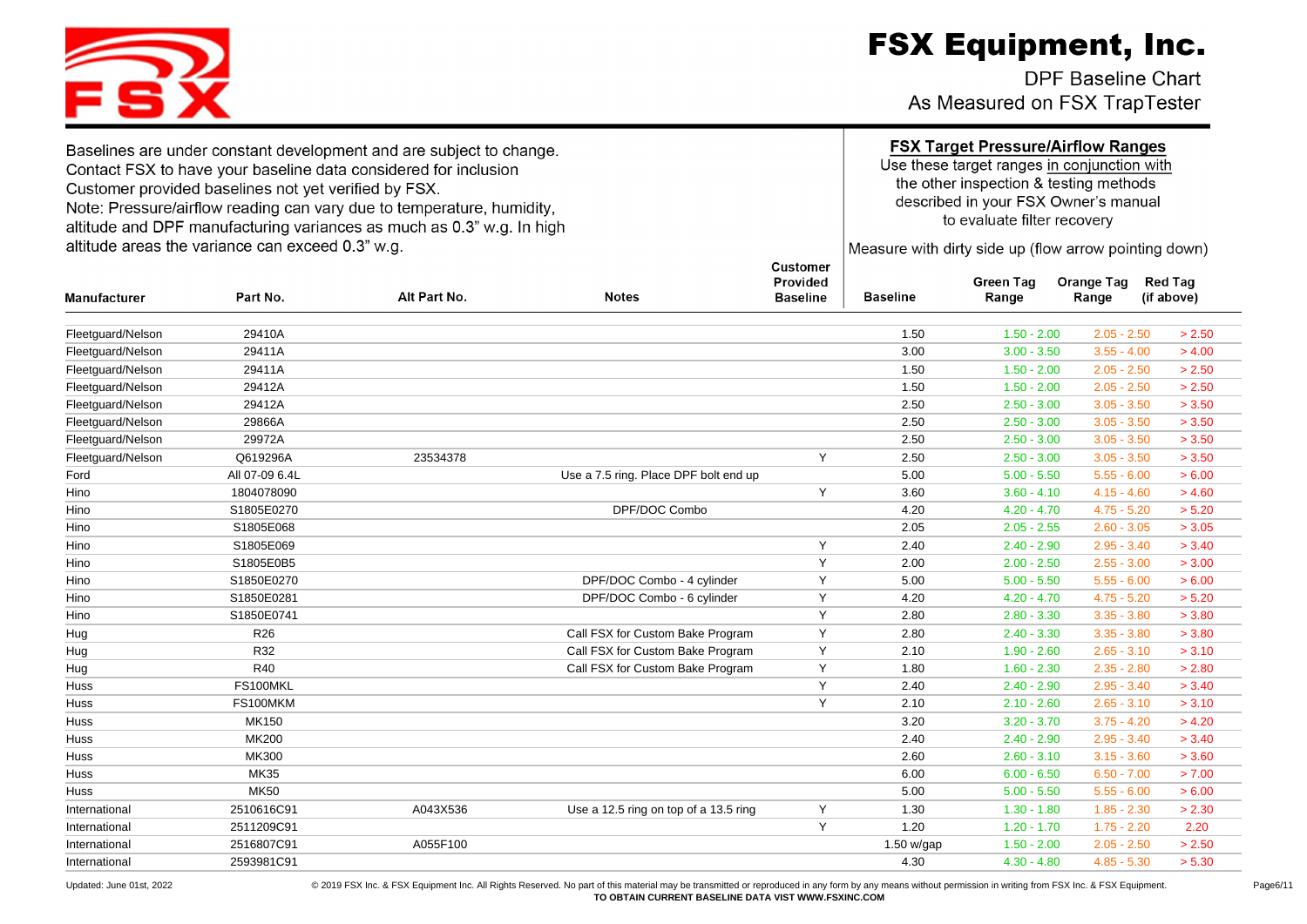DPF Baseline Chart As Measured on FSX TrapTester

Baselines are under constant development and are subject to change. Contact FSX to have your baseline data considered for inclusion Customer provided baselines not yet verified by FSX. Note: Pressure/airflow reading can vary due to temperature, humidity, altitude and DPF manufacturing variances as much as 0.3" w.g. In high

altitude areas the variance can exceed 0.3" w.g.

### **FSX Target Pressure/Airflow Ranges**

Use these target ranges in conjunction with the other inspection & testing methods described in your FSX Owner's manual to evaluate filter recovery

Measure with dirty side up (flow arrow pointing down)

Green Tag Orange Tag Red Tag

| Manufacturer  | Part No.   | Alt Part No. | <b>Notes</b>                   | <b>Baseline</b> | <b>Baseline</b> | Range         | Range         | (if above) |
|---------------|------------|--------------|--------------------------------|-----------------|-----------------|---------------|---------------|------------|
| International | 2594131C91 |              |                                |                 | 3.40            | $3.40 - 3.90$ | $3.95 - 4.40$ | > 4.40     |
| International | 2594165C91 |              |                                |                 | 3.20            | $3.20 - 3.70$ | $3.75 - 4.20$ | > 4.20     |
| International | 2594356C91 |              |                                |                 | 4.20            | $4.20 - 4.70$ | $4.75 - 5.20$ | > 5.20     |
| International | 2594363C91 |              |                                |                 | 3.95            | $3.95 - 4.45$ | $4.50 - 4.95$ | > 4.95     |
| International | 2594369C91 |              |                                |                 | 3.85            | $3.85 - 4.35$ | $4.40 - 4.85$ | > 4.85     |
| International | 2595055C91 |              |                                |                 | 4.60            | $4.60 - 5.10$ | $5.10 - 5.60$ | > 5.60     |
| International | 2596665C91 | Q622369      |                                |                 | 1.90 w/gap      | $1.90 - 2.40$ | $2.45 - 2.90$ | > 2.90     |
| International | 2601229C91 | Q621944      |                                |                 | 1.80            | $1.80 - 2.30$ | $2.35 - 2.80$ | > 2.80     |
| International | 2603961C91 |              |                                |                 | 2.30            | $2.30 - 2.80$ | $2.85 - 3.30$ | > 3.30     |
| International | 2604043C91 | 2604828C91   |                                |                 | 2.30            | $2.30 - 2.80$ | $2.85 - 3.30$ | > 3.30     |
| International | 2604046C91 |              |                                |                 | 2.35            | $2.35 - 2.85$ | $2.85 - 3.35$ | > 3.35     |
| International | 2604430C91 |              |                                |                 | 2.90            | $2.90 - 3.40$ | $3.45 - 3.90$ | > 3.90     |
| International | 2604823C91 | 3859549C93   |                                | Y               | 2.30            | $2.30 - 2.80$ | $2.85 - 3.30$ | > 3.30     |
| International | 2604823C91 | 2603961C91   |                                |                 | 2.30            | $2.30 - 2.80$ | $2.85 - 3.30$ | > 3.30     |
| International | 2604828C91 | 2604043C91   |                                |                 | 2.30            | $2.30 - 2.80$ | $2.85 - 3.30$ | > 3.30     |
| International | 2604830C91 | 3859691C93   |                                | Y               | 2.35            | $2.35 - 2.85$ | $2.90 - 3.35$ | > 3.35     |
| International | 2604830C91 | 2604046C91   |                                |                 | 2.35            | $2.35 - 2.85$ | $2.90 - 3.35$ | > 3.35     |
| International | 2604870C91 | 82002756     |                                |                 | 4.15            | $4.15 - 4.65$ | $4.70 - 5.15$ | > 5.15     |
| International | 2604873C91 |              |                                |                 | 4.30            | $4.30 - 4.80$ | $4.85 - 5.30$ | > 5.30     |
| International | 2605837C91 |              |                                |                 | 3.25            | $3.25 - 3.75$ | $3.80 - 4.25$ | > 4.25     |
| International | 2608438C91 | 2606157C91   |                                |                 | 2.70            | $2.70 - 3.20$ | $3.25 - 3.70$ | > 3.70     |
| International | 2609066C91 |              | Set DPF inside TrapTester hole |                 | 4.85            | $4.85 - 5.35$ | $5.40 - 5.85$ | > 5.85     |
| International | 2611475C91 |              |                                | Y               | 4.15            | $4.15 - 4.65$ | $4.70 - 5.15$ | > 5.15     |
| International | 2611630C91 | 82073162     |                                | Y               | 3.80            | $3.80 - 4.30$ | $4.35 - 4.80$ | > 4.80     |
| International | 2612517C91 |              |                                | Y               | 2.80            | $2.80 - 3.30$ | $3.35 - 3.80$ | > 3.80     |
| International | 2612521C91 | 82073122     |                                | Y               | 2.60            | $2.60 - 3.10$ | $3.15 - 3.60$ | > 3.60     |
| Isuzu         | 897608056  |              |                                |                 | 3.25            | $3.25 - 3.75$ | $3.80 - 4.25$ | > 4.25     |
| Isuzu         | 897608057  |              |                                |                 | 3.25            | $3.25 - 3.75$ | $3.80 - 4.25$ | > 4.25     |
| Isuzu         | 898136183  |              |                                | Y               | 3.90            | $3.90 - 4.40$ | 4.45 - 4.90   | > 4.90     |
| Isuzu         | 898147066  |              |                                | Y               | 4.30            | $4.30 - 4.80$ | $4.85 - 5.30$ | > 5.30     |
| Isuzu         | 898152422  |              |                                | Y               | 3.10            | $3.10 - 3.60$ | $3.65 - 4.10$ | > 4.10     |

Customer Provided

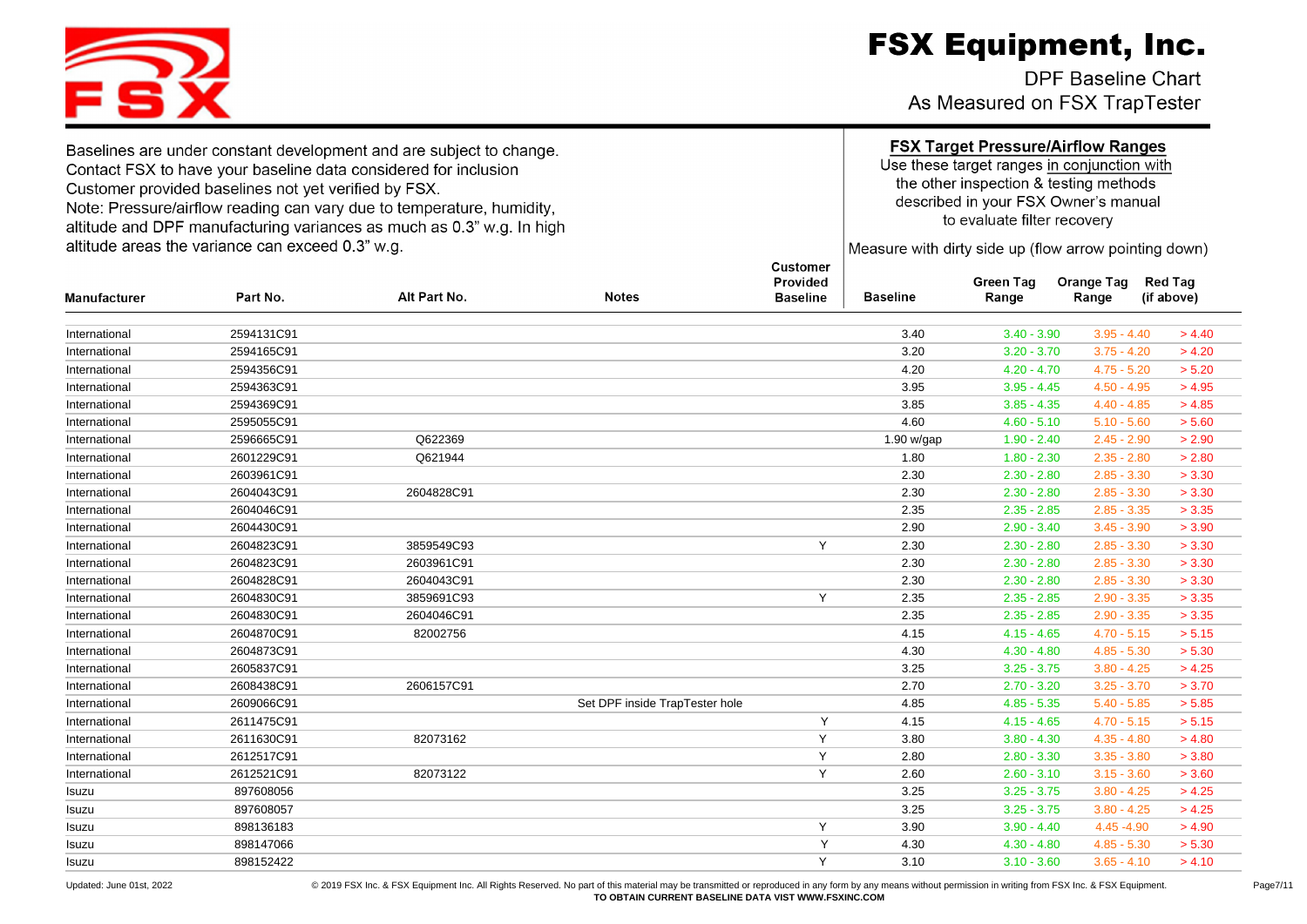DPF Baseline Chart As Measured on FSX TrapTester

Customer

Baselines are under constant development and are subject to change. Contact FSX to have your baseline data considered for inclusion Customer provided baselines not yet verified by FSX. Note: Pressure/airflow reading can vary due to temperature, humidity, altitude and DPF manufacturing variances as much as 0.3" w.g. In high altitude areas the variance can exceed 0.3" w.g.

### **FSX Target Pressure/Airflow Ranges**

Use these target ranges in conjunction with the other inspection & testing methods described in your FSX Owner's manual to evaluate filter recovery

Measure with dirty side up (flow arrow pointing down)

| <b>Manufacturer</b>   | Part No.    | Alt Part No. | <b>Notes</b> | Provided<br><b>Baseline</b> | <b>Baseline</b> | <b>Green Tag</b><br>Range | <b>Orange Tag</b><br>Range | <b>Red Tag</b><br>(if above) |
|-----------------------|-------------|--------------|--------------|-----------------------------|-----------------|---------------------------|----------------------------|------------------------------|
| Isuzu                 | 898152557   |              |              |                             | 2.70            | $2.70 - 3.20$             | $3.25 - 3.70$              | > 3.70                       |
| Isuzu                 | 898155142   |              |              |                             | 3.40            | $3.40 - 3.90$             | $3.95 - 4.40$              | > 4.40                       |
| Isuzu                 | 898185386   |              |              |                             | 4.10            | $4.10 - 4.60$             | $4.65 - 5.10$              | > 5.10                       |
| Isuzu                 | 898248360   |              |              | Y                           | 2.70            | $2.70 - 3.20$             | $3.25 - 3.70$              | > 3.70                       |
| Isuzu                 | 898287808   |              |              | Y                           | 3.40            | $3.40 - 3.90$             | $3.95 - 4.40$              | > 4.40                       |
| Isuzu Link-Belt (LBX) | 898152557-2 |              |              |                             | 2.70            | $2.70 - 3.20$             | $3.25 - 3.70$              | > 3.70                       |
| Isuzu Link-Belt (LBX) | 898152562-0 | 897608056-0  |              |                             | 3.30            | $3.30 - 3.80$             | $3.85 - 4.30$              | > 4.30                       |
| Isuzu Link-Belt (LBX) | 898185386-2 |              |              |                             | 4.10            | $4.10 - 4.60$             | $4.65 - 5.10$              | > 5.10                       |
| John Deere            | RE541179    |              |              | Y                           | 2.20            | $2.20 - 2.70$             | $2.75 - 3.20$              | > 3.20                       |
| John Deere            | RE541180    |              |              | Y                           | 1.60            | $1.60 - 2.10$             | $2.15 - 2.60$              | > 2.60                       |
| John Deere            | RE541181    |              |              | Y                           | 1.80            | $1.80 - 2.30$             | $2.35 - 2.80$              | > 2.80                       |
| John Deere            | RE545852    | RE120011153  |              | Y                           | 4.20            | $4.20 - 4.70$             | $4.75 - 5.20$              | > 5.20                       |
| John Deere            | RE551031    |              |              | Y                           | 3.20            | $3.20 - 3.70$             | $3.75 - 4.20$              | > 4.20                       |
| John Deere            | RE551148    | RE551032     |              | Y                           | 3.30            | $3.30 - 3.80$             | $3.85 - 4.30$              | > 4.30                       |
| John Deere            | RE554651    |              |              | Y                           | 2.60            | $2.60 - 3.10$             | $3.15 - 3.60$              | > 3.60                       |
| John Deere            | RE559541    |              |              | Y                           | 2.80            | $2.80 - 3.30$             | $3.35 - 3.80$              | > 3.80                       |
| John Deere            | RE560421    |              |              | Y                           | 2.20            | $2.20 - 2.70$             | $2.75 - 3.20$              | > 3.20                       |
| John Deere            | RE565681    |              |              | Y                           | 3.20            | $3.20 - 3.70$             | $3.75 - 4.20$              | > 4.20                       |
| John Deere            | RE566858    |              |              | Y                           | 3.60            | $3.60 - 4.10$             | $4.15 - 4.60$              | > 4.60                       |
| John Deere            | RE567689    | 82180949     |              |                             | 4.20            | $4.20 - 4.70$             | $4.75 - 5.20$              | > 5.20                       |
| Johnson Matthey       | 9188M       |              |              |                             | 2.90            | $2.90 - 3.40$             | $3.45 - 3.90$              | > 3.90                       |
| Johnson Matthey       | 9198M       |              |              |                             | 2.50            | $2.50 - 3.00$             | $3.05 - 3.50$              | > 3.50                       |
| Johnson Matthey       | 9199M       |              |              |                             | 1.90            | $1.90 - 2.40$             | $2.45 - 2.90$              | > 2.90                       |
| Johnson Matthey       | 9200KD      |              |              |                             | 1.65            | $1.65 - 2.15$             | $2.20 - 2.65$              | > 2.65                       |
| Johnson Matthey       | 94106MD     |              |              |                             | 1.50            | $1.50 - 2.00$             | $2.05 - 2.50$              | > 2.50                       |
| Johnson Matthey       | 99106MD     |              |              |                             | 2.55            | $2.55 - 3.05$             | $3.10 - 3.55$              | > 3.55                       |
| Johnson Matthey       | 99120KD     |              |              |                             | 2.15            | $2.15 - 2.65$             | $2.70 - 3.15$              | > 3.15                       |
| Johnson Matthey       | 99124MD     |              |              |                             | 2.00            | $2.00 - 2.50$             | $2.55 - 3.00$              | > 3.00                       |
| Johnson Matthey       | K99130KD    |              |              |                             | 1.80            | $1.80 - 2.30$             | $2.35 - 2.80$              | > 2.80                       |
| Kobelco               | 32K34-03010 | 3010         |              | Y                           | 5.20            | $5.20 - 5.70$             | $5.75 - 6.20$              | > 6.20                       |
| Kobelco               | 32K34-03011 |              |              | Y                           | 5.20            | $5.20 - 5.70$             | $5.75 - 6.20$              | > 6.20                       |
|                       |             |              |              |                             |                 |                           |                            |                              |

FS.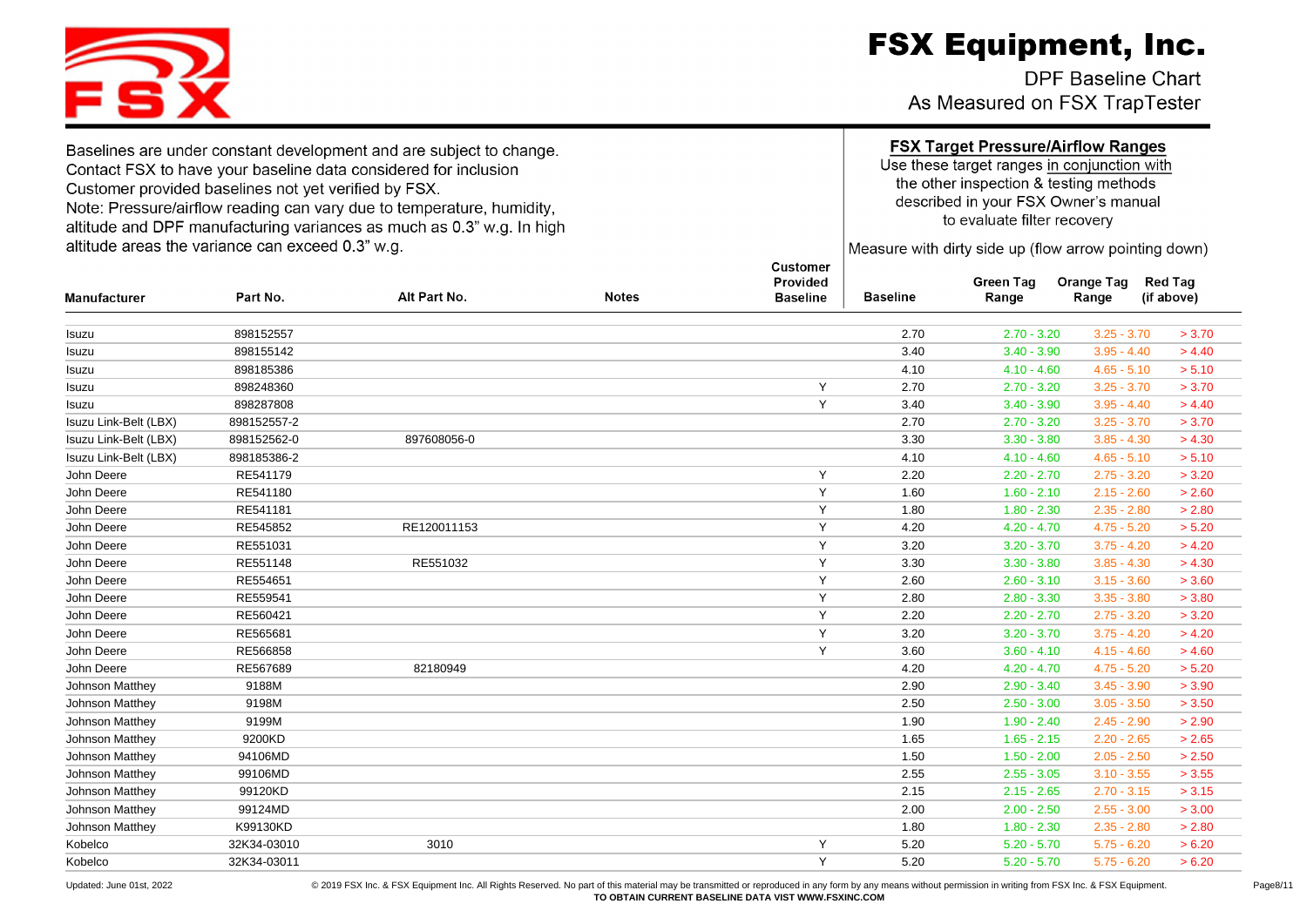DPF Baseline Chart As Measured on FSX TrapTester

Use these target ranges in conjunction with the other inspection & testing methods described in your FSX Owner's manual to evaluate filter recovery

Measure with dirty side up (flow arrow pointing down)

| <b>Manufacturer</b> | Part No.        | Alt Part No. | <b>Notes</b>                      | Provided<br><b>Baseline</b> | <b>Baseline</b> | Green lag<br>Range | Orange Tag<br>Range | Red lag<br>(if above) |
|---------------------|-----------------|--------------|-----------------------------------|-----------------------------|-----------------|--------------------|---------------------|-----------------------|
|                     |                 |              |                                   |                             |                 |                    |                     |                       |
| Komatsu             | N6526311010     | 3514944773   |                                   | Y                           | 3.00            | $3.00 - 3.50$      | $3.55 - 4.00$       | > 4.00                |
| Kubota              | 129C01-16400-B0 |              |                                   | Y                           | 5.00            | $5.00 - 5.50$      | $5.55 - 6.00$       | > 6.00                |
| Kubota              | 1J451-18251     |              |                                   | Y                           | 4.80            | $4.80 - 5.30$      | $5.35 - 5.80$       | > 5.80                |
| Kubota              | 1J500-18252     |              | Use FSX Kubota Oval Adapter Plate |                             | 4.70            | $4.70 - 5.20$      | $5.20 - 5.70$       | > 5.70                |
| Kubota              | 1J520-18252     |              |                                   | Y                           | 2.50            | $2.50 - 3.00$      | $3.05 - 3.50$       | > 3.50                |
| Kubota              | 1J770-18252     |              |                                   | Y                           | 4.80            | $4.80 - 5.30$      | $5.35 - 5.80$       | > 5.80                |
| Kubota              | 1J801-18251     |              |                                   | Y                           | 5.00            | $5.00 - 5.50$      | $5.55 - 6.00$       | > 6.00                |
| Kubota              | 1J802-18251     |              |                                   | Y                           | 5.20            | $5.20 - 5.70$      | $5.75 - 6.20$       | > 6.20                |
| Kubota              | 1J804-18251     |              |                                   | Y                           | 5.00            | $5.00 - 5.50$      | $5.55 - 6.00$       | > 6.00                |
| Liebherr            | 10130546        |              |                                   | Y                           | 2.90            | $2.90 - 3.40$      | $3.45 - 3.90$       | 3.90                  |
| Mack                | 20863859        |              |                                   |                             | 2.60            | $2.60 - 3.10$      | $3.15 - 3.60$       | > 3.60                |
| Mack                | 20864316        |              |                                   |                             | 1.85            | $1.85 - 2.35$      | $2.40 - 2.85$       | > 2.85                |
| Mack                | 20864558        |              |                                   |                             | 2.40            | $2.40 - 2.90$      | $2.95 - 3.40$       | > 3.40                |
| Mack                | 21048577        | 2023111      |                                   |                             | 2.55            | $2.55 - 3.05$      | $3.10 - 3.55$       | > 3.55                |
| Mack                | 21212426        |              |                                   |                             | 2.10            | $2.10 - 2.60$      | $2.65 - 3.10$       | > 3.10                |
| Mack                | 21212428        |              |                                   |                             | 2.05            | $2.05 - 2.55$      | $2.60 - 3.05$       | > 3.05                |
| Mack                | 21212429        |              |                                   |                             | 1.85            | $1.85 - 2.35$      | $2.40 - 2.85$       | > 2.85                |
| Mack                | 21212431        |              |                                   |                             | 1.90            | $1.90 - 2.40$      | $2.45 - 2.90$       | > 2.90                |
| Mack                | 21353482        |              |                                   | Y                           | 1.80            | $1.80 - 2.30$      | $2.35 - 2.80$       | > 2.80                |
| Mack                | 21353489        |              |                                   | Y                           | 1.90            | $1.90 - 2.40$      | $2.45 - 2.90$       | > 2.90                |
| Mack                | 21395825        | 85124613     |                                   |                             | 2.00            | $2.00 - 2.50$      | $2.55 - 3.00$       | > 3.00                |
| Mack                | 21471269        | 85124653     |                                   |                             | 1.90            | $1.90 - 2.40$      | $2.45 - 2.90$       | > 2.90                |
| Mack                | 21804785        |              |                                   | Y                           | 1.90            | $1.90 - 2.40$      | $2.45 - 2.90$       | > 2.90                |
| Mack                | 21851879        |              |                                   |                             | 1.60            | $1.60 - 2.10$      | $2.15 - 2.60$       | > 2.60                |
| Mack                | 22342601        |              |                                   | Y                           | 2.00            | $2.00 - 2.50$      | $2.55 - 3.00$       | > 3.00                |
| Mack                | 22413832        |              |                                   | Y                           | 1.85            | $1.85 - 2.35$      | $2.40 - 2.85$       | > 2.85                |
| Mack                | 22810502        |              |                                   | Y                           | 1.75            | $1.75 - 2.25$      | $2.30 - 2.75$       | > 2.75                |
| Mitsubishi          | ME 226350       | 7QG          |                                   | Y                           | 4.25            | $4.25 - 4.75$      | $4.80 - 5.25$       | > 5.25                |
| Mitsubishi          | ME 228931       |              |                                   | Y                           | 4.50            | $4.50 - 5.00$      | $5.05 - 5.50$       | > 5.50                |
| Mitsubishi          | ME 304313       |              |                                   | Y                           | 3.50            | $3.50 - 4.00$      | $4.05 - 4.50$       | > 4.50                |
| Nett                | SN-1200-5,0     |              |                                   |                             | 2.00            | $2.00 - 2.50$      | $2.55 - 3.00$       | > 3.00                |



Baselines are under constant development and are subject to change. Contact FSX to have your baseline data considered for inclusion Customer provided baselines not yet verified by FSX. Note: Pressure/airflow reading can vary due to temperature, humidity, altitude and DPF manufacturing variances as much as 0.3" w.g. In high altitude areas the variance can exceed 0.3" w.g.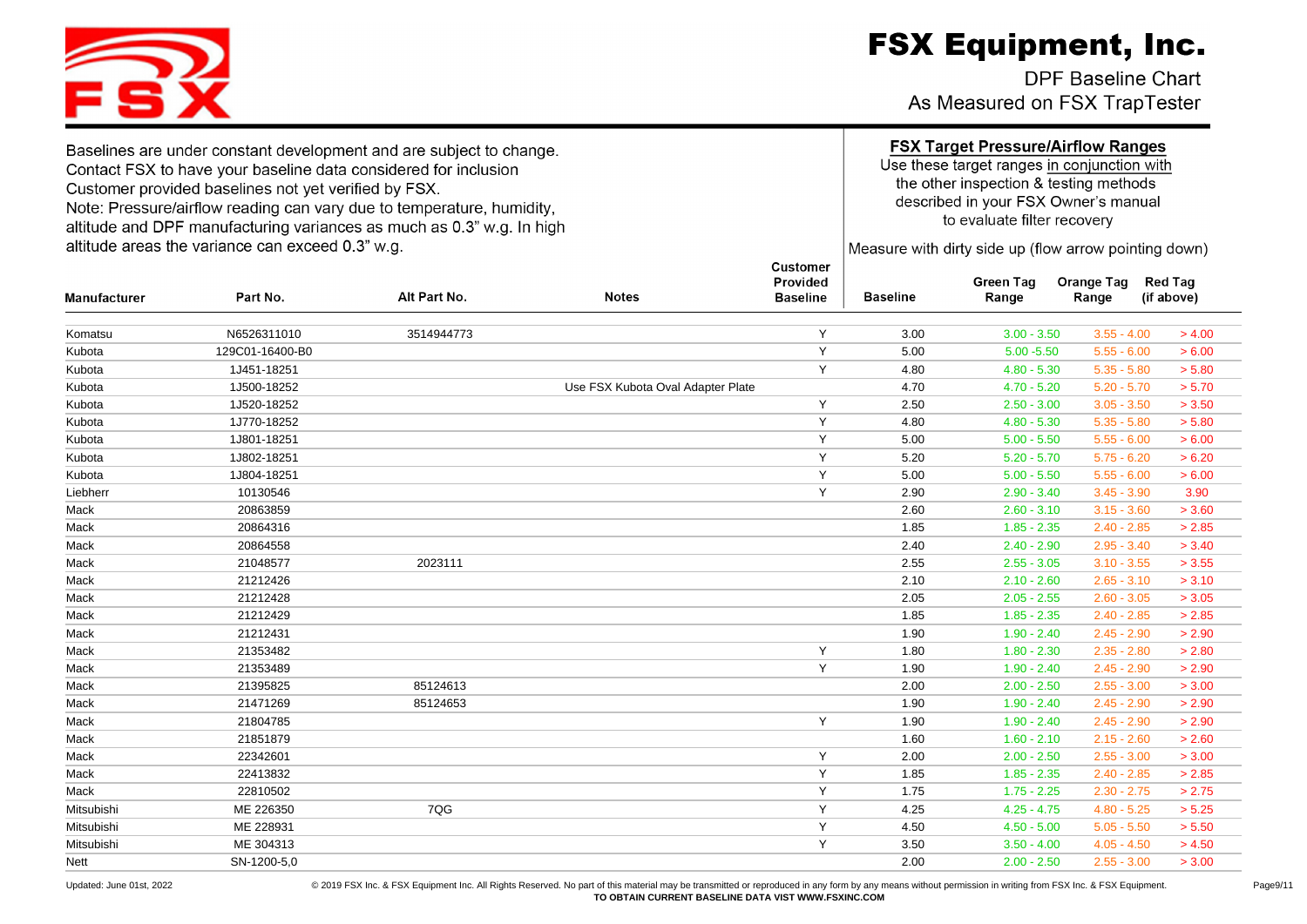DPF Baseline Chart As Measured on FSX TrapTester

Baselines are under constant development and are subject to change. Contact FSX to have your baseline data considered for inclusion Customer provided baselines not yet verified by FSX. Note: Pressure/airflow reading can vary due to temperature, humidity, altitude and DPF manufacturing variances as much as 0.3" w.g. In high altitude areas the variance can exceed 0.3" w.g.

### **FSX Target Pressure/Airflow Ranges**

Use these target ranges in conjunction with the other inspection & testing methods described in your FSX Owner's manual to evaluate filter recovery

Measure with dirty side up (flow arrow pointing down)

| <b>Manufacturer</b> | Part No.         | Alt Part No. | <b>Notes</b> | Provided<br><b>Baseline</b> | <b>Baseline</b> | <b>Green Tag</b><br>Range | <b>Orange Tag</b><br>Range | <b>Red Tag</b><br>(if above) |
|---------------------|------------------|--------------|--------------|-----------------------------|-----------------|---------------------------|----------------------------|------------------------------|
| Nett                | <b>SN-1200CB</b> |              |              |                             | 2.00            | $2.00 - 2.50$             | $2.55 - 3.00$              | > 3.00                       |
| PACCAR              | 2088082X         | A055H506     |              | Y                           | 1.65            | $1.65 - 2.15$             | $2.15 - 2.65$              | > 2.65                       |
| <b>PACCAR</b>       | A029C893         | 2880168      |              | Y                           | 2.00 w/gap      | $2.00 - 2.50$             | $2.55 - 3.00$              | > 3.00                       |
| <b>PACCAR</b>       | A029J952         | 2880281      |              | Y                           | 2.10            | $2.10 - 2.60$             | $2.65 - 3.10$              | > 3.10                       |
| <b>PACCAR</b>       | A029S553         | 1827310      |              |                             | 1.25            | $1.25 - 1.75$             | $1.80 - 2.25$              | > 2.25                       |
| <b>PACCAR</b>       | A029S844         | 1827739      |              |                             | 1.25            | $1.25 - 1.75$             | $1.80 - 2.25$              | > 2.25                       |
| <b>PACCAR</b>       | A034X191         | 5283669      |              |                             | 1.30            | $1.30 - 1.80$             | $1.85 - 2.30$              | > 2.30                       |
| <b>PACCAR</b>       | A034X329         | 5283778      |              |                             | 1.40            | $1.40 - 1.90$             | $1.95 - 2.40$              | > 2.40                       |
| <b>PACCAR</b>       | A034X344         | 5283799      |              |                             | 1.60            | $1.60 - 2.10$             | $2.15 - 2.60$              | > 2.60                       |
| PACCAR              | A040M143         | 5295604      |              |                             | 1.20 w/gap      | $1.20 - 1.70$             | $1.75 - 2.20$              | > 2.20                       |
| <b>PACCAR</b>       | A041D451         | 1900626      |              | Y                           | 1.10 w/gap      | $1.10 - 1.60$             | $1.65 - 2.10$              | > 2.10                       |
| <b>PACCAR</b>       | A041D452         | 1906311      |              |                             | 1.10 w/gap      | $1.10 - 1.60$             | $1.65 - 2.10$              | > 2.10                       |
| <b>PACCAR</b>       | A041L187         | 5297522      |              | Y                           | 1.40            | $1.40 - 1.90$             | $1.95 - 2.40$              | > 2.40                       |
| <b>PACCAR</b>       | A055H506         | 2131533      |              |                             | 1.65            | $1.65 - 2.15$             | $2.20 - 2.65$              | > 2.65                       |
| Renault             | 7421716416       |              |              | Y                           | 2.20            | $2.20 - 2.70$             | $2.75 - 3.20$              | > 3.20                       |
| Renault             | 7421716419       |              |              | Y                           | 2.40            | $2.40 - 2.90$             | $2.95 - 3.40$              | > 3.40                       |
| Renault             | 7421750157       |              |              | Y                           | 2.40            | $2.40 - 2.90$             | $2.95 - 3.40$              | > 3.40                       |
| Renault             | 7421794709       |              |              | Y                           | 2.40            | $2.40 - 2.90$             | $2.95 - 3.40$              | > 3.40                       |
| UD                  | 20110Z503E       |              |              | Y                           | 4.20            | $4.20 - 4.70$             | $4.75 - 5.20$              | > 5.20                       |
| UD                  | 21476400         |              |              | Y                           | 3.00            | $3.00 - 3.50$             | $3.55 - 4.00$              | > 4.00                       |
| Volvo               | 20863859         |              |              |                             | 2.60            | $2.60 - 3.10$             | $3.15 - 3.60$              | > 3.60                       |
| Volvo               | 20864127         | Q621328      |              | Y                           | 2.10            | $2.10 - 2.60$             | $2.65 - 3.10$              | > 3.10                       |
| Volvo               | 20864316         |              |              |                             | 1.85            | $1.85 - 2.35$             | $2.40 - 2.85$              | > 2.85                       |
| Volvo               | 20864558         |              |              |                             | 2.40            | $2.40 - 2.90$             | $2.95 - 3.40$              | > 3.40                       |
| Volvo               | 21048577         | 2023111      |              |                             | 2.55            | $2.55 - 3.05$             | $3.10 - 3.55$              | > 3.55                       |
| Volvo               | 21212426         |              |              |                             | 2.10            | $2.10 - 2.60$             | $2.65 - 3.10$              | > 3.10                       |
| Volvo               | 21212428         |              |              |                             | 2.05            | $2.05 - 2.55$             | $2.60 - 3.05$              | > 3.05                       |
| Volvo               | 21212429         |              |              |                             | 1.85            | $1.85 - 2.35$             | $2.40 - 2.85$              | > 2.85                       |
| Volvo               | 21212431         |              |              |                             | 1.90            | $1.90 - 2.40$             | $2.45 - 2.90$              | > 2.90                       |
| Volvo               | 21353482         |              |              | Y                           | 1.80            | $1.80 - 2.30$             | $2.35 - 2.80$              | > 2.80                       |
| Volvo               | 21353489         |              |              | Y                           | 1.90            | $1.90 - 2.40$             | $2.45 - 2.90$              | > 2.90                       |

181